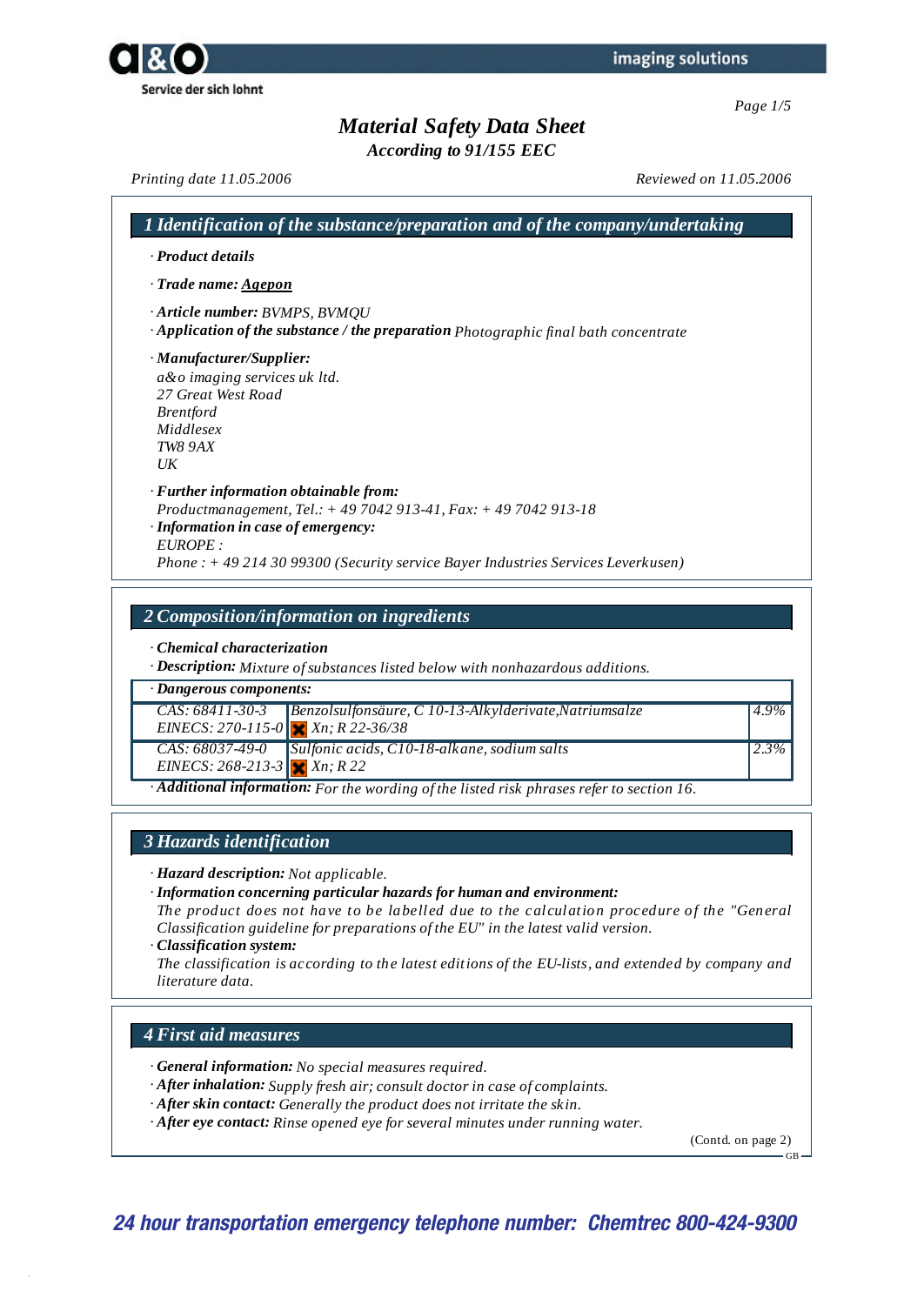



*According to 91/155 EEC*

*Printing date 11.05.2006 Reviewed on 11.05.2006*

(Contd. of page 1)

*Trade name: Agepon*

*· After swallowing: Ifsymptoms persist consult doctor.*

### *5 Fire-fighting measures*

*· Suitable extinguishing agents:*

- *CO2, powder or water spray. Fight larger fires with water spray or alcohol resistant foam.*
- *· Protective equipment: No special measures required.*

### *6 Accidental release measures*

- *· Person-related safety precautions: Not required.*
- *· Measures for environmental protection: Dilute with plenty of water.*
- *· Measures for cleaning/collecting:*
- *Absorb with liquid-binding material (sand, diatomite, acid binders, universal binders, sawdust).*
- *· Additional information: No dangerous substances are released.*

### *7 Handling and storage*

- *· Handling:*
- *· Information for safe handling: No special measures required.*
- *· Information about fire - and explosion protection: No special measures required.*

*· Storage:*

- *· Requirements to be met by storerooms and receptacles: No special requirements.*
- *· Information about storage in one common storage facility: Not required.*
- *· Further information about storage conditions: None.*

*8 Exposure controls/personal protection*

*· Additional information about design of technical facilities: No further data; see item 7.*

- *· Ingredients with limit values that require monitoring at the workplace:*
- *The product does not contain any relevant quantities of materials with critical values that have to be monitored at the workplace.*
- *· Additional information: The lists valid during the making were used as basis.*
- *· Personal protective equipment:*
- *· General protective and hygienic measures:*
- *The usual precautionary measures are to be adhered to when handling chemicals.*
- *· Respiratory protection: Not required.*
- *· Protection of hands:*

*The glove material has to be impermeable and resistant to the product/ the substance/ the preparation.*

*Due to missing tests no recommendation to the glove material can be given for the product/ the preparation/ the chemical mixture.*

*Selection of the glove material on consideration of the penetration times, rates of dif usion and the degradation*

(Contd. on page 3)

GB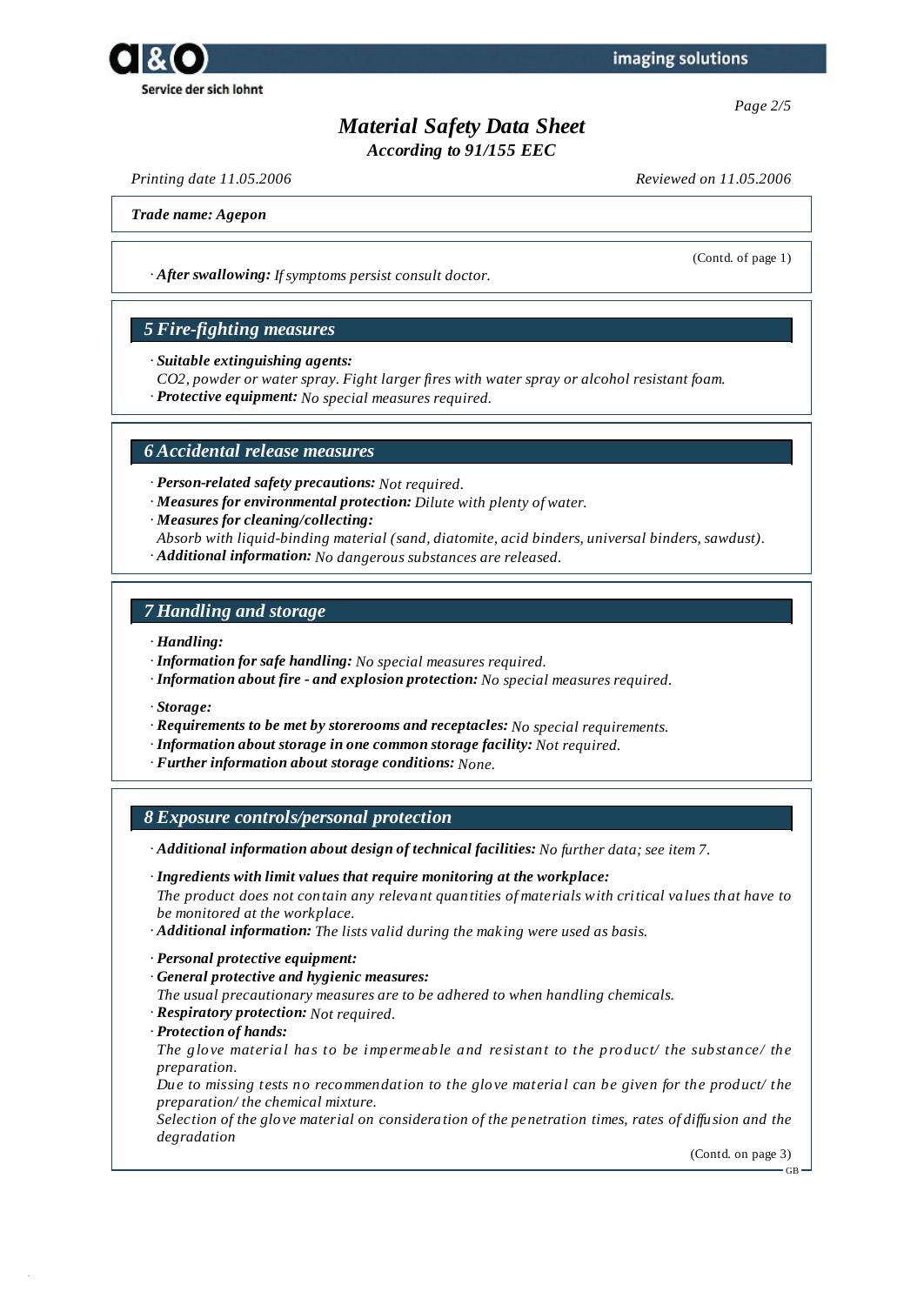



*According to 91/155 EEC*

*Printing date 11.05.2006 Reviewed on 11.05.2006*

*Trade name: Agepon*

*· Material of gloves*

(Contd. of page 2)

The selection of the suitable gloves does not only depend on the material, but also on further marks *of quality and varies from manufacturer to manufacturer. As the product is a preparation of several substances, the resistance of the glove material can not be calculated in advance and has therefore to be checked prior to the application.*

*· Penetration time of glove material*

*The exact break trough time has to be found out by the manufacturer of the protective gloves and has to be observed.*

*· Eye protection: Goggles recommended during refilling*

| <b>General Information</b>                          |                                               |  |
|-----------------------------------------------------|-----------------------------------------------|--|
| Form:                                               | Fluid                                         |  |
| Colour:                                             | According to product specification            |  |
| Odour:                                              | Characteristic                                |  |
| Change in condition                                 |                                               |  |
| Melting point/Melting range: Undetermined.          |                                               |  |
| <i>Boiling point/Boiling range:</i> $100^{\circ}$ C |                                               |  |
| · Flash point:                                      | Not applicable.                               |  |
| · Self-igniting:                                    | Product is not selfigniting.                  |  |
| · Danger of explosion:                              | Product does not present an explosion hazard. |  |
| $\cdot$ Vapour pressure at 20 $\textdegree$ C:      | $23$ hPa                                      |  |
| $\cdot$ Density at 20 $\degree$ C:                  | $1.017$ g/cm <sup>3</sup>                     |  |
| · Solubility in / Miscibility with                  |                                               |  |
| water:                                              | Fully miscible.                               |  |
| $\cdot$ pH-value at 20 $\textdegree$ C:             | 9.6                                           |  |
| · Viscosity:                                        |                                               |  |
| Kinematic at 20°C:                                  | $11 s$ (DIN 53211/4)                          |  |
| Solvent content:                                    |                                               |  |
| Organic solvents:                                   | $0.0\%$                                       |  |
| Water:                                              | 90.3%                                         |  |

### *10 Stability and reactivity*

- *· Thermal decomposition / conditions to be avoided:*
- *No decomposition if used according to specifications.*
- *· Dangerous reactions No dangerous reactions known.*
- *· Dangerous decomposition products: No dangerous decomposition products known.*

(Contd. on page 4)

GB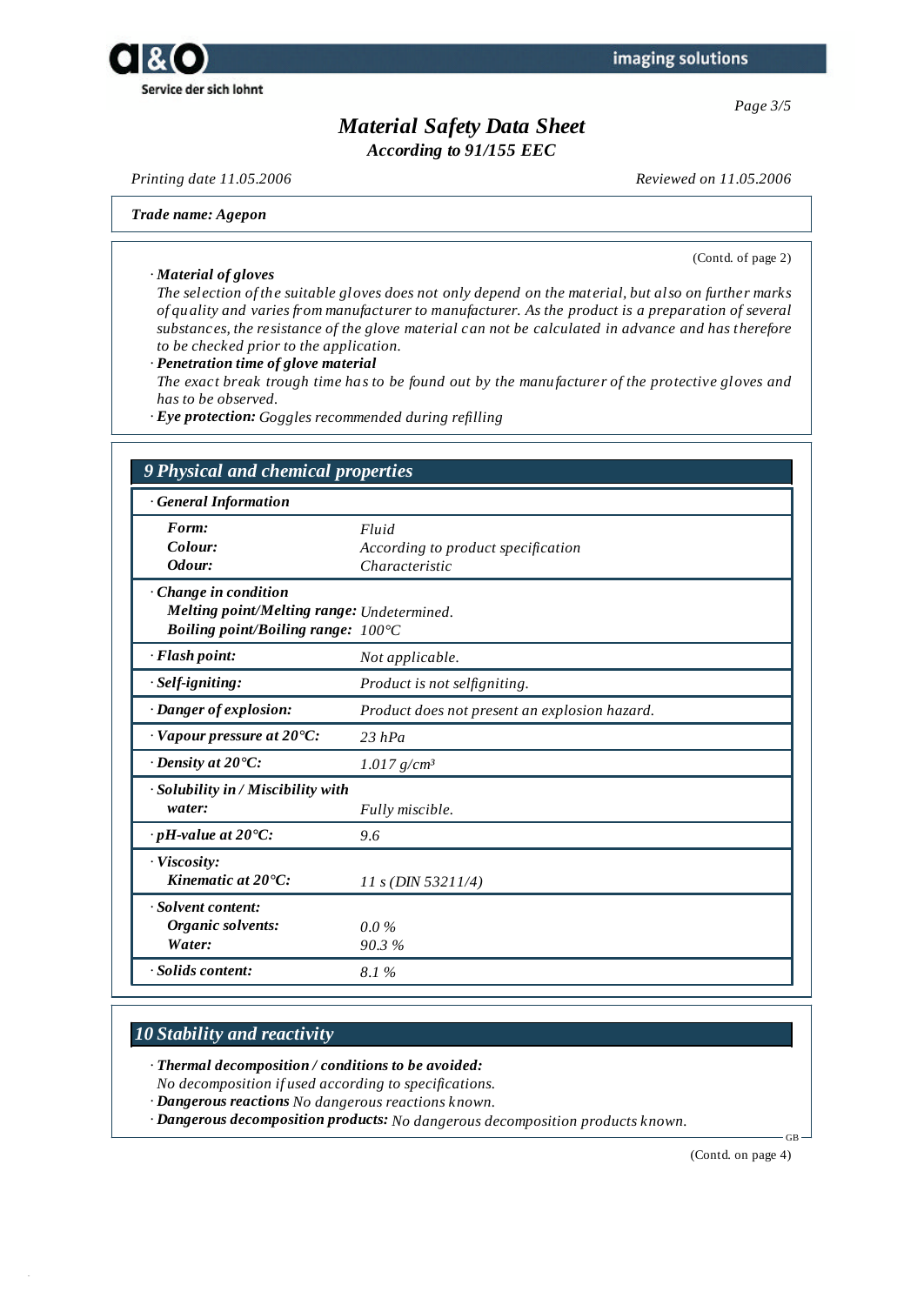

*Page 4/5*

## *Material Safety Data Sheet*

*According to 91/155 EEC*

*Printing date 11.05.2006 Reviewed on 11.05.2006*

*Trade name: Agepon*

(Contd. of page 3)

### *11 Toxicological information*

- *· Acute toxicity:*
- *· Primary irritant effect:*
- *· on the skin: No irritant ef ect.*
- *· on the eye: No irritating ef ect.*
- *· Sensitization: No sensitizing ef ects known.*
- *· Additional toxicological information:*

*The product is not subject to classification according to the calculation method of the General EU Classification Guidelines for Preparations as issued in the latest version.*

*When used and handled according to specifications, the product does not have any harmful ef ects to our experience and the information provided to us.*

### *13 Disposal considerations*

- *· Product:*
- *· Recommendation Smaller quantities can be disposed of with household waste.*
- *· Uncleaned packaging:*
- *· Recommendation: Disposal must be made according to of icial regulations.*
- *· Recommended cleansing agents: Water, if necessary together with cleansing agents.*

### *14 Transport information*

*· Land transport ADR/RID (cross-border) · ADR/RID class: -*

*· Maritime transport IMDG:*

- *· IMDG Class: -*
- *· Marine pollutant: No*
- *· Air transport ICAO-TI and IATA-DGR:*
- *· ICAO/IATA Class: -*

### *15 Regulatory information*

#### *· Labelling according to EU guidelines:*

*Observe the general safety regulations when handling chemicals.*

*The product is not subject to identification regulations under EU Directives and the Ordinance on Hazardous Materials (German GefStof V).*

#### *· Special labelling of certain preparations:*

*Safety data sheet available for professional user on request.*

### *16 Other information*

*This information is based on our present knowledge. However, this shall not constitute a guarantee for any specific product features and shall not establish a legally valid contractual relationship.*

(Contd. on page 5)

GB